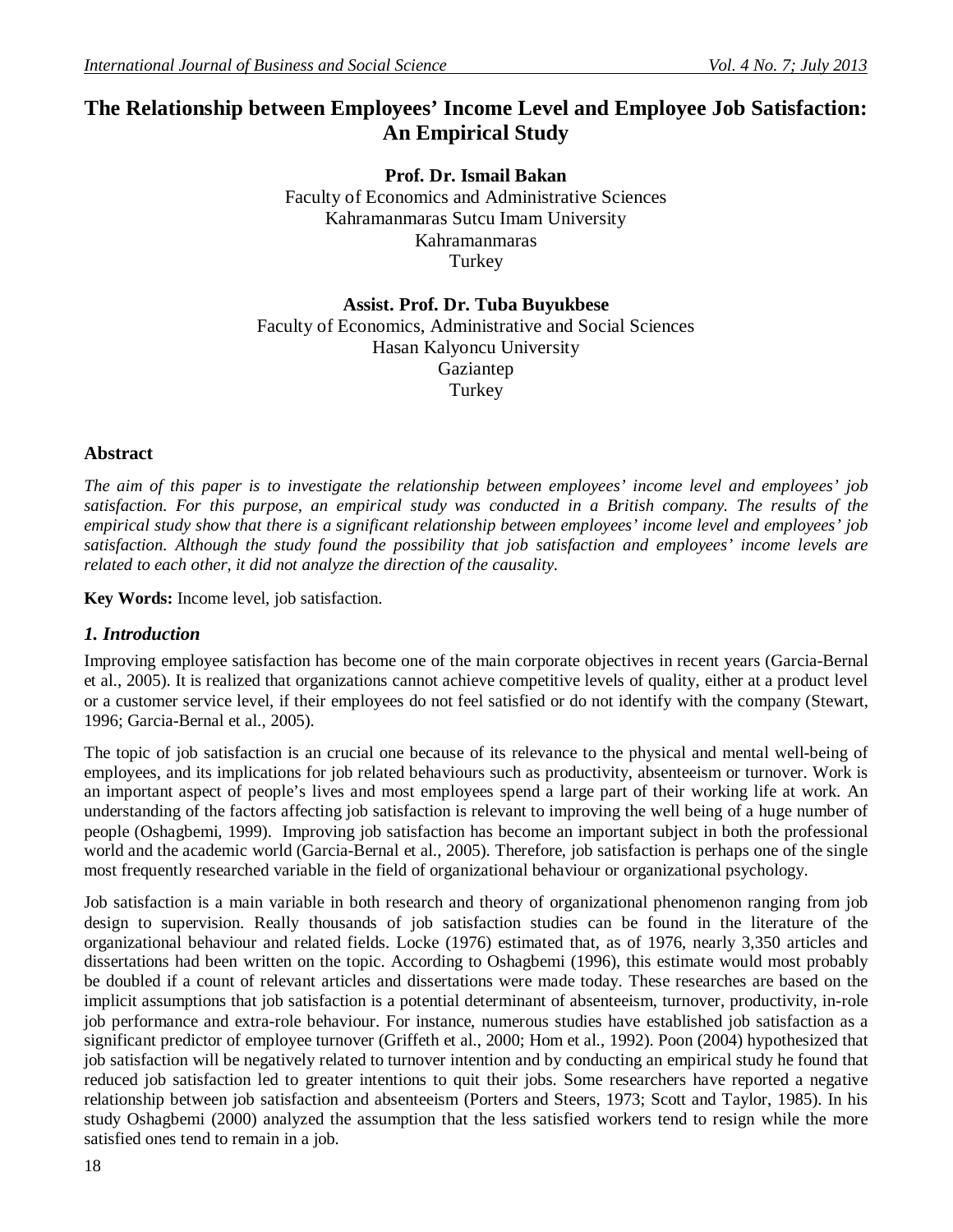He found that the overall job satisfaction of university teachers is significantly correlated with length of service in present university but not with length of service in higher education. A number of studies concentrated on the relationship between organizational commitment and job satisfaction. While some of them (Williams and Hazer, 1986; Liou, 1995; Wong et al., 1995; Fletcher and Williams, 1996; Bhuian et al., 1996) found a relationship between job satisfaction and organizational commitment, others (such as Curry et al., 1986) did not find any association between the two variables.

Researchers have shown that various demographic characteristics of employees (such as age, gender, tenure, income) have relevance to their level of job satisfaction (Finlay et al., 1995; Clark et al, 1996; Howard and Frink, 1996; Miles et al., 1996; Ganzach, 1998; Robie et al, 1998; Gaertner, 1999; Groot and Maasen van den Brink, 1999; Sousa-Poza and Sousa-Poza, 2000; Eskildsen, et al., 2003). These studies report different and sometimes contradictory findings with respect to the effect that employee characteristics such as gender, age and educational level have on work motivation and job satisfaction. Although many studies have focused on job satisfaction, there are still many unanswered questions about its nature (Lam, et al., 2001). Therefore, the relationship between employees' demographic characteristics and their job satisfaction occurs as an important subject to be studied. In this paper the relationship between income and employee satisfaction is investigated.

Job satisfaction is defined as an "employee's state of emotion and affective responses to specific aspects of the job (Williams and Hazer, 1986). Locke (1976) defined the job satisfaction as "a pleasurable or positive emotional state resulting from the appraisal of one's job or fob experiences" or as "a function of the perceived relationship between what one wants from one's job and what one perceives it as offering" (Locke, 1969) . According to Lam and his friends (2001) job satisfaction is the discrepancy between what an employee values and what the situation provides. Job satisfaction is conceptualized as a general attitude toward an object, the job (Oshagbemi, 1999). Linz (2003) stated that "job satisfaction generally implies a positive evaluation of work and a positive effect deriving from it". Price and Muller (1986) define job satisfaction by the degree to which individuals like their job. Churchill et al., (1974) define job satisfaction by taking into account both all the characteristics of the job itself and of the work environment in which employees may find rewards, fulfillment and satisfaction, or conversely, sentiments of frustration and/or dissatisfaction (Garcia-Bernal et al., 2005).

In the literature, some empirical studies investigated the relationship between income and job satisfaction. Ward and Sloane (2000) concluded that males, who consider themselves underpaid, to be less satisfied in the Scottish academic labour market. By using the data from 5,000 British workers Clark and Oswald (1996) tested the hypothesis that satisfaction depends on income relative to a comparison or reference level. They used a comparison income variable measured as the difference between actual income and income predicted using an earnings equation. They found that the higher an individual's income relative to the predicted income, the higher the job satisfaction. In their study Mekkelholt and Hartog (1989) found that quasi rents or temporary wage differentials have a positive but small effect on job satisfaction (Groot et al., 1999).

## **2.** *The Evaluation of the Empirical Study*

#### *2.1. The Aim, Design, Sample and the Analytic Procedure of the Survey*

*Aim of the Study:* The aim of the study is to investigate the relationship between employees' income level and employee job satisfaction. This is a quantitative study where the data were gathered by using the questionnaire method. The unit of analysis is the individuals who responded to the questionnaire, and the study is cross sectional.

**Sample:** The population for the study consisted of employees in a British consultant company. 1,000 questionnaires were mailed and a total of 934 returns were received – a response rate of 93.4 percent. Of these returns, 921 were usable for further analysis. Thirteen had to be discarded because too many of the questions were left unresponded.

*Measures of the Study Variables:* Employees' job satisfaction: In order to measure the essence of employee satisfaction, five specific aspects of satisfaction were measured in the study: satisfaction with compensation, social satisfaction, satisfaction with the work itself, with promotion, and with supervisor. For each specific aspects of satisfaction, the multiple item scale was used. The items were taken from the Long's (1978) and Graen's (1966) studies.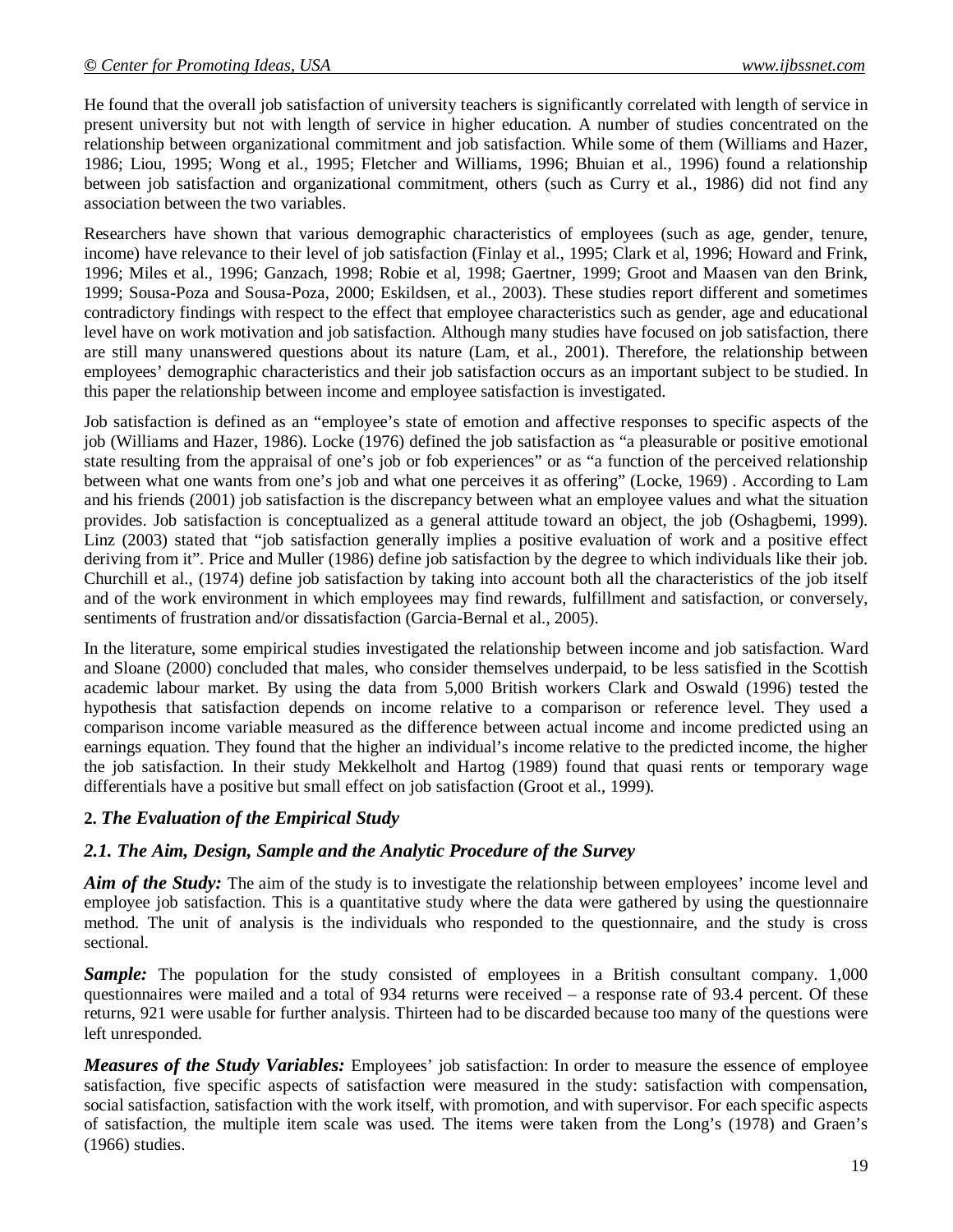In the questionnaire respondents were presented with a series of statements and asked to mention their personal opinions about each one. On the research questionnaire, the respondents were given 7-point Likert scale, ranging from 1 ("strongly disagree") to 7 ("strongly agree") to record their answers. For comparison of satisfaction level of employees with high performance and employees with low performance, a scale for each aspects of satisfaction was constructed by averaging the responses across relevant items by using COMPUTE MEAN option of SPSS for Windows programme.

*Analytic Procedure (Statistical Analysis):* Prior to statistical analysis, all questionnaire data were computercoded for use with the Statistical Package for the Social Sciences (SPSS) for Windows. Frequency analysis was used to indicate the respondents' opinions for each questionnaire items. Then, as the main aim of the study is to find out the relationship between employees' income level and employee job satisfaction correlation analysis and the *t* statistic were used. With *t* statistic the study compares the levels of satisfaction as perceived by employees' with high income and employees' with low income level.

## *Demographic Characteristics of Survey Respondents*

The administration of the questionnaire resulted in 921 usable returns, an overall response rate of 92.1%. Of all respondents, when asked to specify their job status, the following was reported: senior manager (above team managers) (3.6%), team manager (6.2%), senior/principal consultant (22.4%), consultant (29.2%), clerical or secretarial (11.9%), technical (e.g., scientific officer) (19.4%), and "other" (7.2%). When asked to specify their personal characteristics, 68% were male and 32% were female. Regarding their marital status, 61.8% were married, 29.5% were singe, and remaining 8.7% were others (widowed, divorced or separated). Regarding their age, 25.1% were less than 31 years old, 48.6% were the ages of between 31 and 46, and the remaining 26.3% were over 46 years old. When asked to specify their highest education level, the following was reported: completed secondary school (9.1%), some university or technical training beyond secondary school (29.15), bachelor's degree (44.3%), master's degree (10.2%), and doctoral degree (7.3%). 84.6% of respondents had been with the company for two years or longer, while remaining 15.4% had been with the company for less than two years.

## *2.2. The Relationship between Employees' Income Level and Employees' Satisfaction*

As mentioned earlier in the paper, five specific aspects of satisfaction were measured in the study: satisfaction with compensation, social satisfaction, satisfaction with the work itself, with promotion, and with supervisor. In here, the relationship between employees' income level and employees' satisfaction is analysed by using the study data.

## *Income level and satisfaction with compensation*

The respondents' satisfaction with their compensation was measured by using 3 questionnaire items with sevenpoint Likert scale, from 1 "strongly disagree" to 7 "strongly agree" (see Table 1).

|                             | $1*$<br>$\frac{6}{6}$ | $\mathbf{2}$<br>$\frac{6}{6}$ | 3<br>$\frac{6}{6}$ | 4<br>$\frac{0}{0}$ | 5<br>$\frac{6}{6}$ | 6<br>$\frac{0}{0}$ | 7<br>$\frac{0}{0}$ | <b>Total</b> | <b>Mean</b> | Std. |
|-----------------------------|-----------------------|-------------------------------|--------------------|--------------------|--------------------|--------------------|--------------------|--------------|-------------|------|
|                             | N                     | N                             | N                  | N                  | N                  | N                  | N                  |              |             | Dev. |
| Fringe benefits in the      | 8,6                   | 15,5                          | <b>13,0</b>        | 23,1               | 18,7               | 19,2               | 2,0                | 100          | 3,93        | 1,63 |
| company are good            | 78                    | 140                           | 118                | 209                | 169                | 174                | 18                 | 906          |             |      |
| Considering my skills and   | 21,2                  | 21,1                          | 16,6               | 9,2                | 13,0               | 16,2               | 2,7                | <b>100</b>   | 3,31        | 1,86 |
| the efforts I put into my   | 195                   | 194                           | 152                | 84                 | 119                | 149                | 25                 | 918          |             |      |
| work I am satisfied with my |                       |                               |                    |                    |                    |                    |                    |              |             |      |
| pay.                        |                       |                               |                    |                    |                    |                    |                    |              |             |      |
| Compared to what others     | 15,2                  | 16,3                          | 15,7               | 15,7               | 13,6               | 20,4               | 3,1                | 100          | 3,70        | 1,82 |
| earn in the company, may    | 139                   | 149                           | 144                | 144                | 125                | 187                | 28                 | 916          |             |      |
| pair is fair.               |                       |                               |                    |                    |                    |                    |                    |              |             |      |

 \* 1= Strongly disagree 2=Disagree 3=Slightly disagree 4=Neither agree nor disagree 5=Slightly agree 6=Agree 7=Strongly agree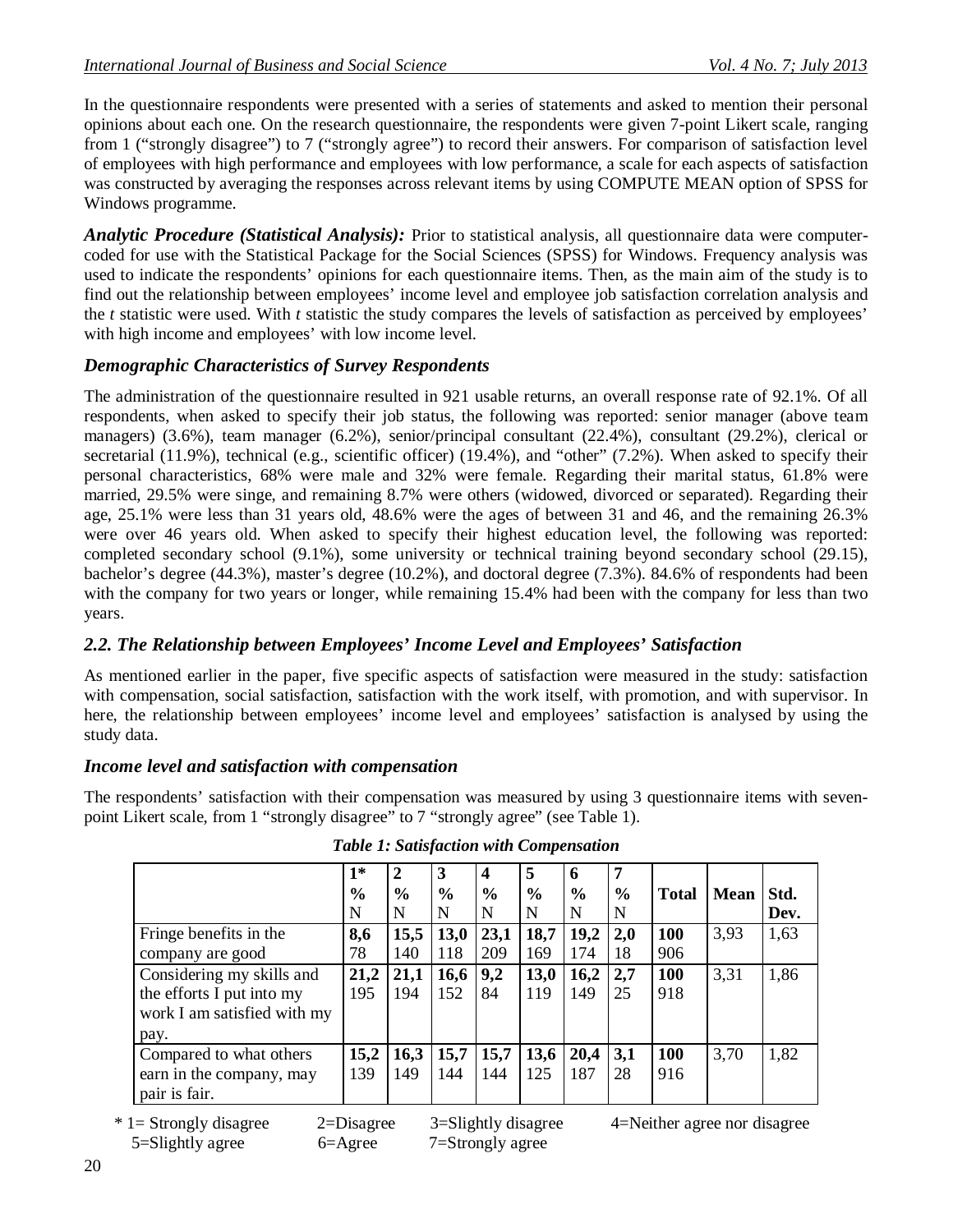To find out the employees satisfaction with fringe benefits, respondents were requested to rate the following comment "Fringe benefits in the company are good". There were 906 applicable responses for this analysis. 24, 1% of them had strongly disagreed (8,6%) or disagreed (15,5%) with the statement, 13% of them had slightly disagreed, on the other hand 21,2% had strongly agreed (2%) or agreed (19,2%) and 18,7% had slightly agreed with the statement. The remaining 23,1% of them had chosen "neither agree nor disagree" option. To the statement of "Considering my skills and the efforts I put into my work I am satisfied with my pay" 918 respondents were given their opinion. Slightly more than half of the respondents (58,9%) had disagreed with the comment, while 31,9% of the respondents had agreed with it. The remaining 9,2% of them had chosen the "neither agree nor disagree" option.

In order to find out their opinion on the fairness of they pay, the respondents were given a statement of "compared to what others earn in the company, my pay is fair", and 916 responses were received. 31,4% of them had strongly disagreed (15,2%) or disagreed (16,3%), and 15,7% had slightly disagreed with the statement, while 34% had agreed or slightly agreed and 3,1% had strongly agreed with the statement. The remaining 15,7% of them had chosen the "neither agree nor disagree" option.

In sum, as Table 1 shows, for none of the three items measuring satisfaction with compensation, more than half of the respondents had chosen the "agree" options (slightly agree, agree, strongly agree). It means, in general, the respondents are not satisfied with their compensation in this company. This result is proved by the mean values of the three items (see Table 1). The mean values for three items measuring satisfaction with compensation are below the average (4 point) which forms the "disagree" area of a 7-point Likert scale, ranging from 1 "strongly disagree" to 7 "strongly agree".

|                                                                       | High Income (more than 2000   Low Income (less than 2001) |           |                   |           |            |
|-----------------------------------------------------------------------|-----------------------------------------------------------|-----------|-------------------|-----------|------------|
|                                                                       | Pound)                                                    |           | Pound)<br>$N=555$ |           |            |
|                                                                       | $N = 290$                                                 |           |                   |           |            |
|                                                                       | Mean                                                      | <b>SD</b> | Mean              | <b>SD</b> |            |
| Satisfaction with<br>compensation                                     | 4.38                                                      | 1.60      | 3.09              | 1.62      | $11.02***$ |
| * $p < 10$ ,<br>**** $p < 001$ ,<br>*** $p < 01$ ,<br>** $p < 0.05$ , |                                                           |           |                   |           |            |

*Table 2: The Comparison of Employees Regarding their Satisfaction with Compensation*

The correlation coefficient in Table 3 indicates that employees' income level is significantly ( $p < .01$ ) related to employees' satisfaction with compensation. After finding statistically significant relationship between the two main variables, the comparison of mean differences in the satisfaction with compensation held by employees with high income level and employees with low income has been done. A score for satisfaction with compensation was obtained for each respondent by averaging across the three items. The *t* statistic was used to asses these differences and the result can be seen in Table 2. Employees with high income level reported significantly higher level of satisfaction with compensation ( $p < .001$ ), than did employees with low income level.

*Table 3: Correlation Matrix*

|              | Satisfaction<br>with<br>compensation | Social<br>satisfaction | Satisfaction<br>with work | <b>Satisfaction</b><br>with supervisor | <b>Satisfaction</b><br>with<br>promotion |
|--------------|--------------------------------------|------------------------|---------------------------|----------------------------------------|------------------------------------------|
| Employees'   |                                      |                        |                           |                                        |                                          |
| income level | $.374**$                             | 047                    | $.283**$                  | $.076*$                                | $118**$                                  |

\* Correlation is significant at the 0.05 level \*\* Correlation is significant at the 0.01 level

## *Income Level and Social Satisfaction*

In order to measure employees' social satisfaction, five items were asked.

914 respondents were given their opinions to the statement of "I look forward to being with members of my team/group". 65,3% of the respondents had agreed with the statement, while only 10,8% of them had disagreed with the statement.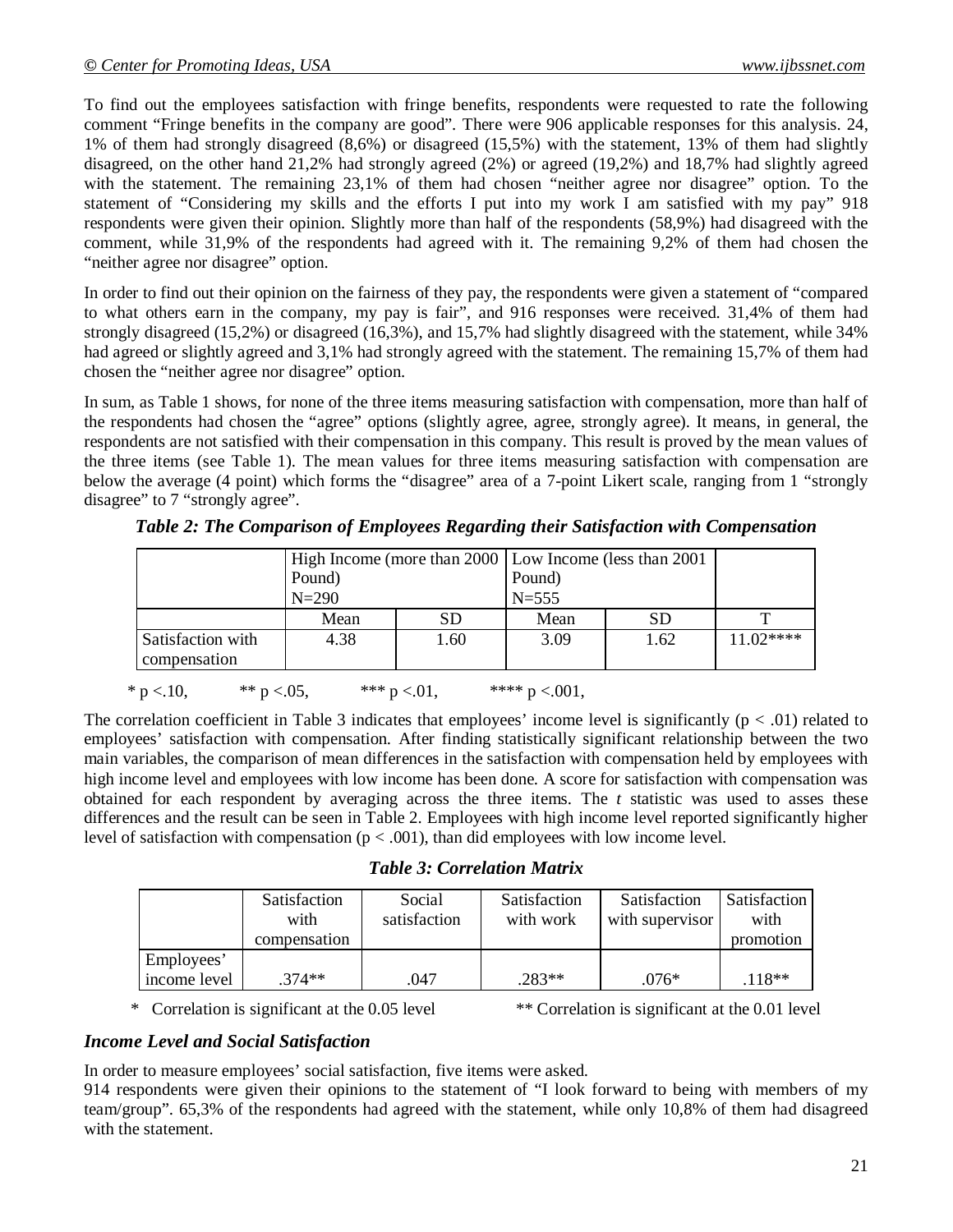To the statement of "There are many opportunities for close and rewarding personal friendship in the company" 919 applicable responses were received. 38,6% of them had agreed with the statement, on the other hand nearly same number of respondents (34,6%) had disagreed with the statement. 26,8% of them had chosen the "neither agree nor disagree" option. In order to find out employees' opinions on informal communication with other employees, respondents were requested to rate the following statement "I can communicate informally with other employees whilst working". The majority of respondents (85,4%) had agreed with the statement, while only a small minority of the respondents (8,1%) had disagreed with it. Out of 914 responses, two-thirds (65,3%) had agreed with the statement of "I am very proud to work with my team/work group", while only 11,9 of them had disagreed with it. The remaining 22,6% of the respondents had neither agreed nor disagreed with the statement.

Employees' opinions on establishment and development of close friendship in their job were measured with the statement of "There is high opportunity to establish and develop close friendships in my job". Nearly half of the respondents (45,6%) had agreed with the statement, while 36,25 of them had disagreed with it. The remaining 18,2% had neither agreed nor disagreed with the statement. In sum, for the three (to look forward to being with members of my team/group; to communicate informally with other employees; to be proud to work with my team/work group) out of five items measuring social satisfaction, the majority of the respondents had chosen the "agree" options. In addition, mean values for the four items are above the average (4 point) which forms the "agree" area of 7-point Likert scale. The mean values for the remaining one item is very close to the average. It means, in general, the respondents are satisfied with social relationships and opportunities for friendship within the company.

|                                                                       |           | High Income (more than 2000 Low Income (less than 2001) |           |      |       |
|-----------------------------------------------------------------------|-----------|---------------------------------------------------------|-----------|------|-------|
|                                                                       | Pound)    |                                                         | Pound)    |      |       |
|                                                                       | $N = 290$ |                                                         | $N = 555$ |      |       |
|                                                                       | Mean      | <b>SD</b>                                               | Mean      | SD   | ᠇᠇    |
| Social satisfaction                                                   | 4.60      | 1.04                                                    | 4.45      | 1.07 | 1.83* |
| *** $p < 01$ ,<br>**** $p < 001$ ,<br>** $p < 0.05$ ,<br>* $p < 10$ , |           |                                                         |           |      |       |

*Table 4: The Comparison of Employees Regarding their Social Satisfaction*

As the correlation coefficient in Table 3 indicates, no statistically significant relationship was found between employees' income level and employees' social satisfaction. After that the comparison of mean differences in the social satisfaction held by employees with high income and employees with low income has been done by using *t* statistic. While there were no statistically significant correlation between employees' income levels and employees' social satisfaction, as can be seen from the Table 4 a significant difference between the mean values for social satisfaction reported by employees with high income levels and employees with low income levels was found. Employees with high income levels reported significantly higher levels of social satisfaction ( $p < .10$ ), than did employees with low income levels.

## *Income Level and Satisfaction with Work (Itself)*

Regarding employees' satisfaction with work, respondents were presented with three items and asked to report their personal opinions or feeling about each one. Slightly more than half (53,1%) of the respondents had agreed with the statement of "In working for this company I get a lot of chances to do what I am best at", while 30,1% of them had disagreed with it.

Employees' interest in their job was measured with the statement of "I am really interested in my work". 85,4% of the respondents had agreed with the statement, while only 7,2% of them had disagreed with it. 920 respondents were given their opinion to the statement of "Basically, I like my job". 79,8% of the respondents had agreed with the statement, while only 10,5% of them had disagreed with it.

Overall, these results indicate that the employees are satisfied with work in this company. This result is supported by the mean values of each statement, as they are above the average (4 point) which forms the "agree" area of 7 point Likert scale.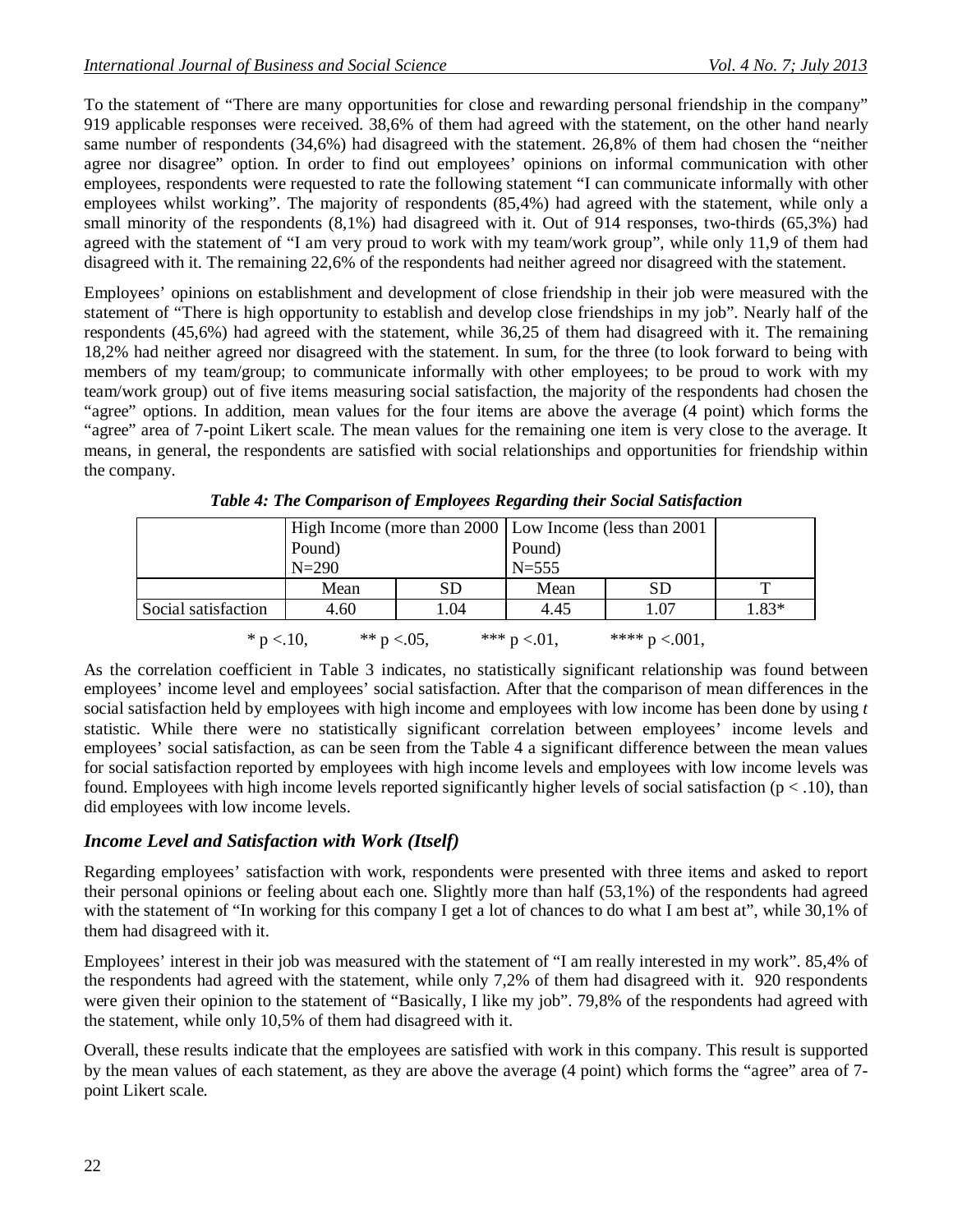|                                                                       |           | High Income (more than 2000   Low Income (less than 2001) |                   |           |          |  |
|-----------------------------------------------------------------------|-----------|-----------------------------------------------------------|-------------------|-----------|----------|--|
|                                                                       | Pound)    |                                                           | Pound)<br>$N=555$ |           |          |  |
|                                                                       | $N = 290$ |                                                           |                   |           |          |  |
|                                                                       | Mean      | <b>SD</b>                                                 | Mean              | <b>SD</b> | ௱        |  |
| Satisfaction with<br>work (itself)                                    | 5.60      | 0.98                                                      | 5.02              | 1.27      | $6.76**$ |  |
| *** $p < 01$ ,<br>**** $p < 001$ ,<br>** $p < 0.05$ ,<br>* $p < 10$ , |           |                                                           |                   |           |          |  |

*Table 5: The Comparison of Employees Regarding their Work Satisfaction*

The correlation analysis in Table 3 indicates that employees' income level is significantly  $(p < .01)$  related to employees' work satisfaction. After finding statistically significant correlation between the two main variables, the comparison of mean differences in the work satisfaction held by employees with high income levels and employees with low income levels has been done by using *t* statistic. Employees with high income levels reported significantly higher levels of satisfaction with work ( $p < .05$ ), than did employees with low income levels (see Table 5).

#### *Income Level and Satisfaction with Promotion*

Employees' satisfactions with promotion were measured with two questionnaire items.

Two-thirds (69,7%) of the respondents disagreed with the statement of "There are good chances for getting ahead in this company", while only 16% of them agreed with it. To the statement of "I expected promotion and received it", 22,4% of the respondents disagreed with the statement, while 41,2% of them had agreed with it. The remaining 36,3 % of the respondents had chosen the option of "neither agree nor disagree". These results indicate that employees are not satisfied with promotion in this company.

|                   |           | High Income (more than 2000   Low Income (less than 2001) |           |      |          |
|-------------------|-----------|-----------------------------------------------------------|-----------|------|----------|
|                   | Pound)    |                                                           | Pound)    |      |          |
|                   | $N = 290$ |                                                           | $N = 555$ |      |          |
|                   | Mean      | SD                                                        | Mean      | SD   |          |
| Satisfaction with | 3.01      | 1.53                                                      | 2,61      | 1.46 | $369***$ |
| promotion         |           |                                                           |           |      |          |

*Table 6: The Comparison of Employees Regarding their Satisfaction with Promotion*

The correlation coefficient in Table 3 indicates that employees' income level is significantly  $(p < .01)$  related to employees' satisfaction with promotion. After finding statistically significant relationship between the two main variables, the comparison of mean differences in the satisfaction with promotion held by employees with high income levels and employees with low income levels has been done by using *t* statistic. Employees with high income levels reported significantly higher levels of satisfaction with promotion ( $p < .001$ ), than did employees with low income levels (see Table 6).

#### *Income Level and Satisfaction with Supervisor*

Employees' satisfaction with their supervisors was measured with three questionnaire items. Two-thirds (69,4%) of the respondents had agreed with the statement of "I am generally satisfied with my line manager", while 18,8% of them had disagreed with it. When respondents were asked to mention their opinion on the statement of "my line manager is willing to listen to my suggestions", 79,9% of them had agreed with the statement, while only a small minority (9,6%) had disagreed with it.

When respondents were presented the statement of "I am satisfied with the amount of respect and fair treatment I receive from my line management", 73,6% of them had agreed with the statement, only 17% of them had disagreed with it. Overall, these results indicate that employees are satisfied with their supervisors in this company. The mean values for each statements measuring satisfaction with supervisor support this result, as they are above the average (4 point) which forms the "agree" area of 7-point Likert scale.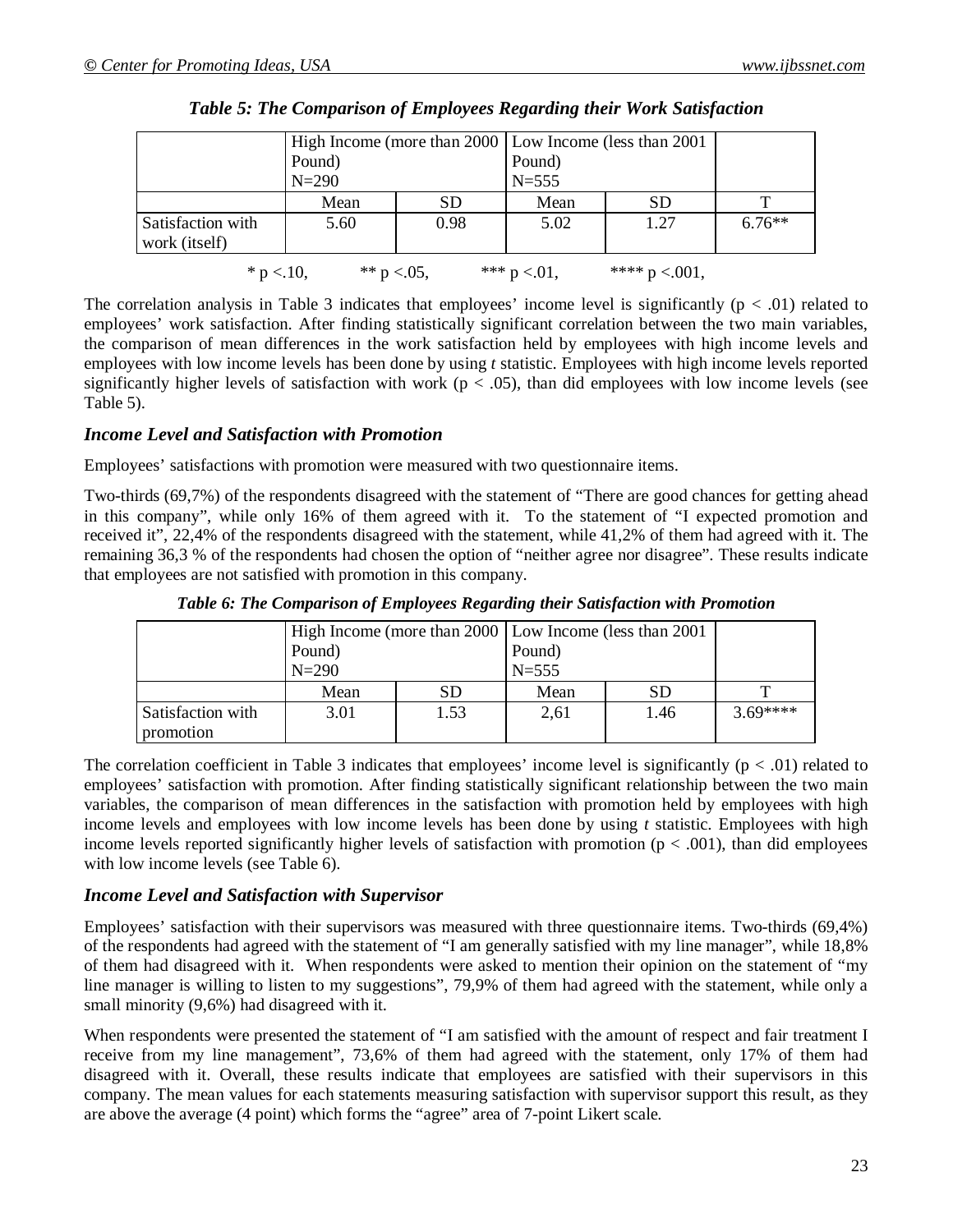|                                                                       |           | High Income (more than 2000   Low Income (less than 2001) |           |           |         |  |
|-----------------------------------------------------------------------|-----------|-----------------------------------------------------------|-----------|-----------|---------|--|
|                                                                       | Pound)    |                                                           | Pound)    |           |         |  |
|                                                                       | $N = 290$ |                                                           | $N = 555$ |           |         |  |
|                                                                       | Mean      | <b>SD</b>                                                 | Mean      | <b>SD</b> |         |  |
| Satisfaction with<br>supervisor                                       | 5,44      | 1.24                                                      | 5,24      | 1.47      | $1,90*$ |  |
| *** $p < 01$ ,<br>**** $p < 001$ ,<br>** $p < 0.05$ ,<br>* $p < 10$ , |           |                                                           |           |           |         |  |

*Table 7: The Comparison of Employees Regarding their Satisfaction with Supervisor*

The correlation analysis indicated that employees' income level is significantly  $(p < .05)$  related to employees' satisfaction with supervisor (see Table 3). After finding statistically significant relationship between the two main variables, mean values for two groups (employees with high income and employees with low income) were compared. As can be seen from the Table 7 employees with high income levels reported significantly higher levels of satisfaction with supervisor  $(p < .10)$  than did employees with low income levels.

#### *3. Conclusions*

This paper investigates the relationship between employees' income levels and employees' job satisfaction. The relationships between the study variables (income and job satisfaction) were analyzed by conducting an empirical study. The data for the study was collected by using the questionnaire as the method for data collection. As it is suggested in the literature, for this study five specific aspects of satisfaction were measured: satisfaction with compensation, social satisfaction, satisfaction with the work itself, with promotion, and with supervisor. After analyzing the empirical data, statistically significant relationships between employees' income level and the five specific aspects of job satisfaction (namely, satisfaction with compensation, social satisfaction, work satisfaction, satisfaction with supervisor and satisfaction with promotion) were found. For all five aspects of job satisfaction, employees with high income levels have reported significantly higher levels of satisfaction than did employees with low income levels.

The results of the study show that there is a significant relationship between employees' income level and employees' job satisfaction. But, they do not give any idea on the direction of the causality. Employees may have reported higher levels of satisfaction perhaps because they are motivated by receiving high income for their job effort. On the other hand, it is quite possible for employees to get high income by spending more effort in the job, because they are attracted by a high level of satisfaction with compensation, social satisfaction, work satisfaction, satisfaction with supervisor, and satisfaction with promotion. In the future, more studies need to be conducted for finding the direction of the causality between the employees' income levels and employees' job satisfaction.

The findings of this study suggest that organisations need to understand the factors affecting job satisfaction in order to increase their employees' job satisfaction, and to manage turnover, intention to quit and absenteeism as the correlates of dissatisfaction.

## *References*

- Bhuian, S.N., Al-Shammari, E.S., and Jefri, O.A. (1996). Organizational commitment, job satisfaction and job characteristics: an empirical study of expatriates in Saudi Arabia. International Journal of Commerce and Management. 6(3/4): 57-70.
- Brief, A. P., (1998). *Attitudes in and around organizations*. London: Sage Publications.
- Churchill, G. A., Ford, N.M. and Walker, O.C. (1974). Measuring the job satisfaction in industrial salesmen. Journal of Marketing Research, 11: 323-332.
- Clark, A., and Oswald, A. (1996). Satisfaction and comparison income. Journal of Public Economics. 359-381.
- Clark, A., Oswald, A. and Warr, P., (1996), Is Job Satisfaction U-Shaped in Age?, *Journal of Occupational and Organizational Psychology*, 69:57-81.
- Cranny, C. J. Smith, P. C. and Stone, E. F., (1992). *Job satisfaction: How people feel about their jobs and how it affects their performance*. New York: Lexington.
- Curry, J.P., Wakefield, D.P., Price, J.L., and Mueller, C.W. (1986). On the causal ordering of job satisfaction and organizational commitment. Academy of Management Journal, 29(4): 847-858.
- Eskildsen, K.K., Kristensen, K., and Westlund, A. H., (2003). Work Motivation and Job Satisfaction in the Nordic Countries, *Employee Relations*, 26(2): 122-136.